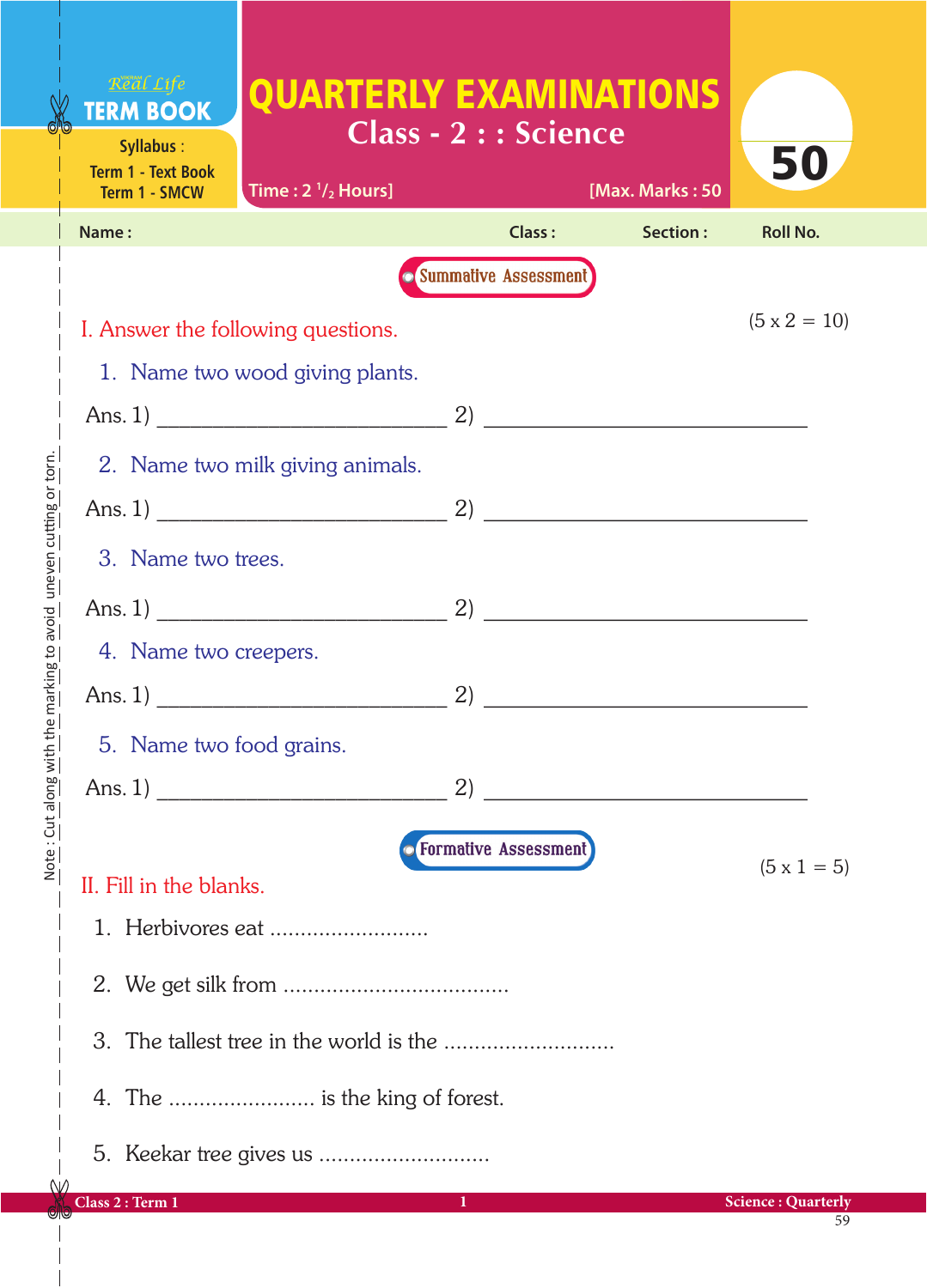III. Complete the crossword puzzle using the picture clues. (10)



 $(5 \times 1 = 5)$ 

## IV. Write 'T' for TRUE statements and 'F' for the FALSE statements.

| 1. Ducks give us leather.       | $($ )   |  |
|---------------------------------|---------|--|
| 2. The lion eats plants.        | $($ $)$ |  |
| 3. Honey is not a medicine.     | (       |  |
| 4. Birds build their own nests. | (       |  |
| 5. Silkworms give us wool.      |         |  |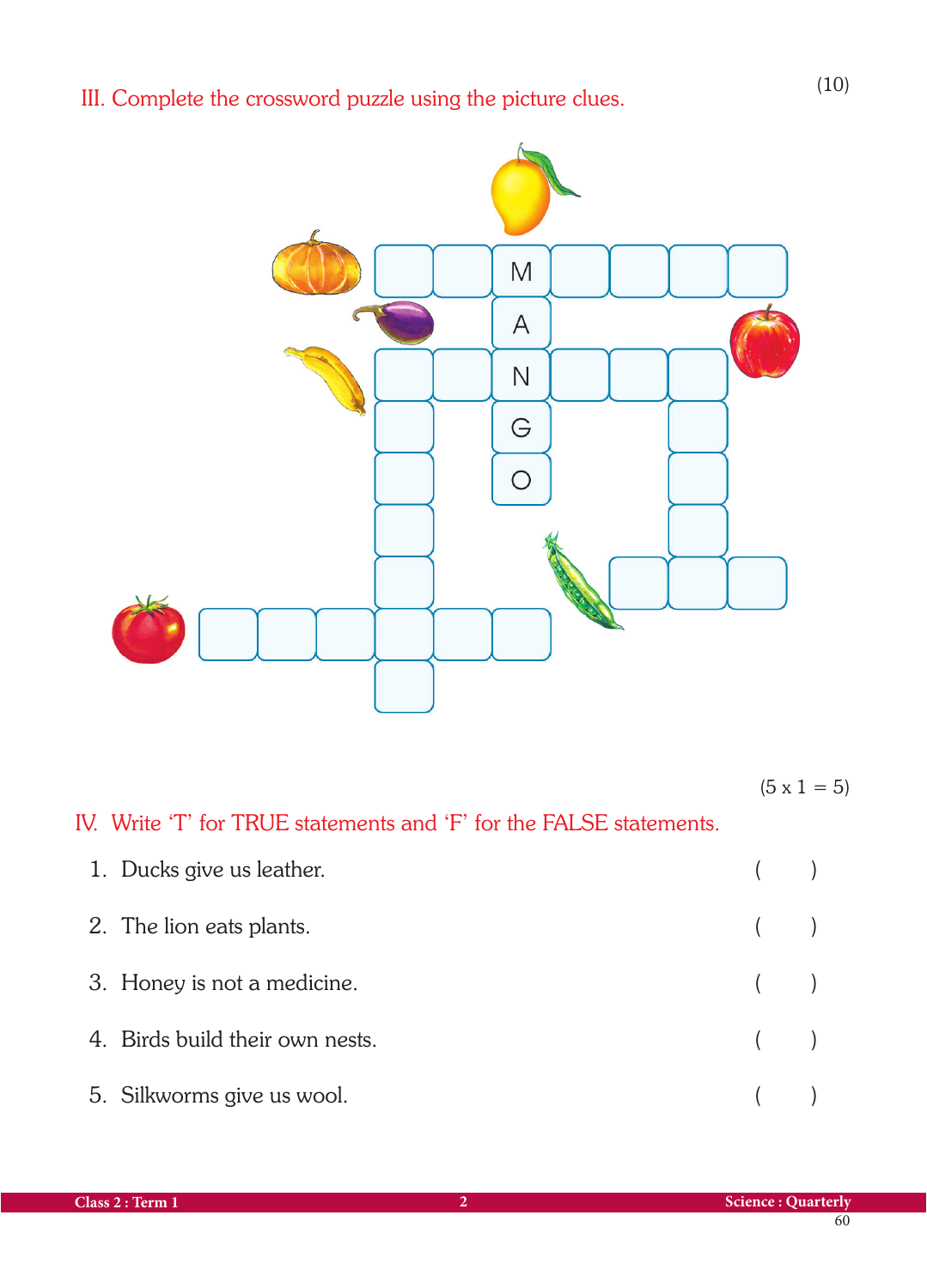

V. Match the following.

Group - (A)